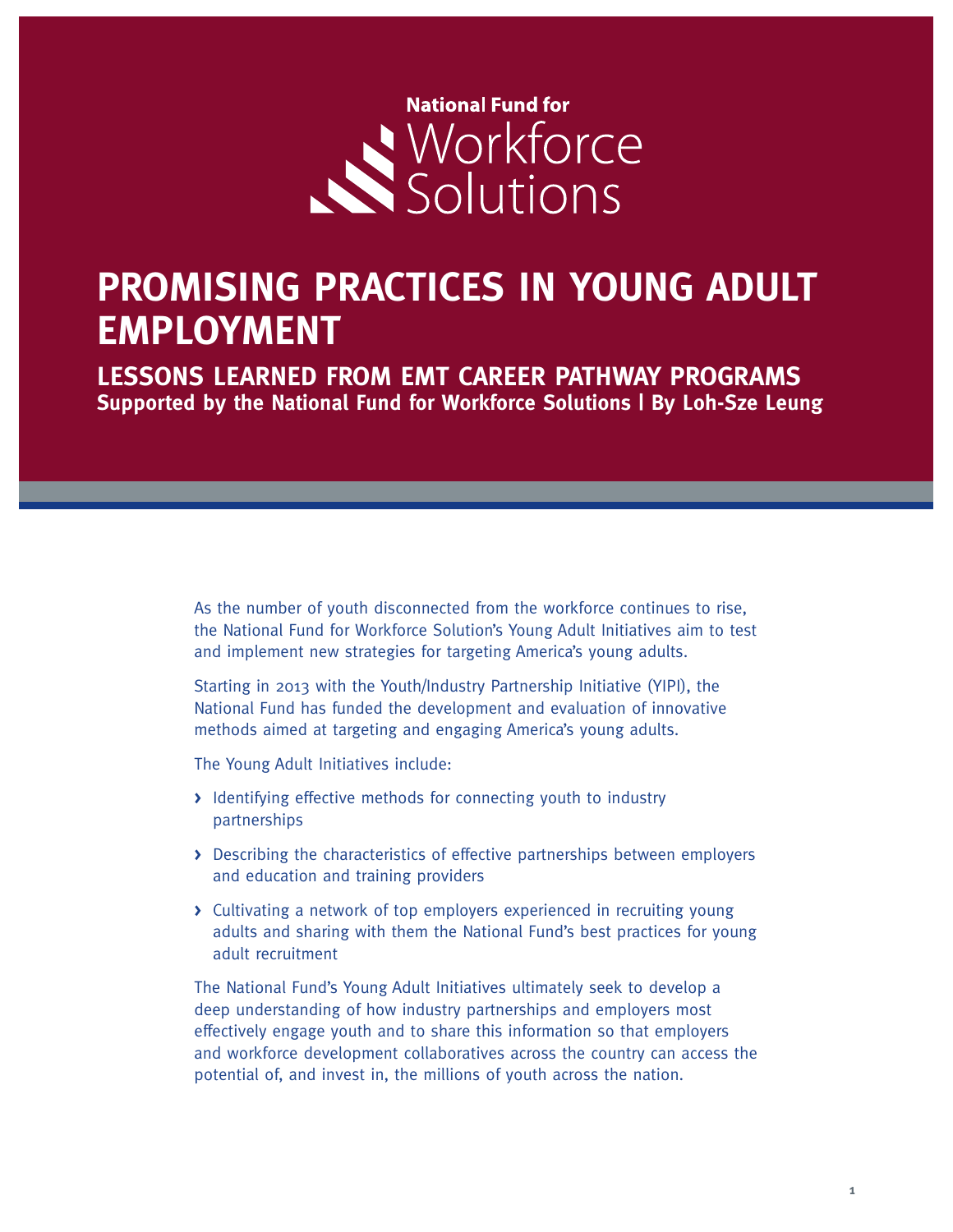# **CASE STUDY OVERVIEW**

This case study will focus on challenges and opportunities for young adults in emergency medical services, a part of the health care sector that includes emergency medical technicians (EMTs) and paramedics.

Specifically, this case study will highlight EMT training partnerships implemented by [CareerWorks: Greater Newark](http://www.nfwsolutions.org/regional-collaboratives/careerworks-greater-newark-workforce-funders-collaborative)  [Workforce Funders Collaborative](http://www.nfwsolutions.org/regional-collaboratives/careerworks-greater-newark-workforce-funders-collaborative) in New Jersey and the [Bay](http://www.nfwsolutions.org/regional-collaboratives/bay-area-workforce-funding-collaborative)  [Area Workforce Funding Collaborative](http://www.nfwsolutions.org/regional-collaboratives/bay-area-workforce-funding-collaborative) (BAWFC) in California. It will also integrate lessons learned from a similar project implemented several years ago by [SkillWorks: Partners for a](http://www.nfwsolutions.org/regional-collaboratives/skillworks-partners-productive-workforce)  [Productive Workforce](http://www.nfwsolutions.org/regional-collaboratives/skillworks-partners-productive-workforce) in Boston, MA. While only the BAWFC specifically limited recruitment for this program to young adults, all of the collaboratives recruited and enrolled a significant proportion of young adults in their EMT training programs.

Our goal is to share lessons learned and draw conclusions aimed at informing future efforts to train and prepare young adults for emergency medical services (EMS) or similar career pathways.

## **BRIEF OVERVIEW OF EMERGENCY MEDICAL SERVICES AND EMTS**

Emergency medical technicians and paramedics are employed in the fast-growing emergency medical services part of the health care sector. Most paid EMTs and paramedics work full time, and about 1 in 3 work more than 40 hours per

week.**<sup>1</sup>** Nearly half of EMTs and paramedics are employed by ambulance companies, 30 percent are employed by government agencies, and 17 percent are employed by hospitals. All EMTs and paramedics must complete a postsecondary educational program and obtain licensure. The [National Registry of Emergency Medical Technicians](http://www.nremt.org/) (NREMT) certifies EMTs and paramedics and administers the required written exam.

# **NATIONAL FUND IMPLEMENTATION OF EMT TRAINING PROGRAMS IN THREE SITES**

### **Overview of Training Program Elements**

This case study covers the implementation of and lessons learned from EMT training partnerships supported by three National Fund sites: CareerWorks in Newark, NJ; BAWFC in the San Francisco Bay Area; and SkillWorks in Boston, MA.

All three partnerships provided pre-employment EMT training for those who were unemployed, underemployed, or employed outside of the health care sector at the time of entrance to training. They also served a relatively large proportion of young adults, with the Bay Area site training exclusively young adults. In addition to training, all of the partnerships offered supportive services to participants such as tutoring, coaching, and assistance with job placement.

| QUICK FACTS: EMTS AND PARAMEDICS             |                                                                             |
|----------------------------------------------|-----------------------------------------------------------------------------|
| Median Pay, 2012                             | \$31,020 per year, \$14.91 per hour                                         |
| <b>Entry Level Education</b>                 | Postsecondary non-degree award, usually less than one year                  |
| <b>Educational Prerequisites</b>             | High school credential and cardiopulmonary resuscitation training           |
| <b>Certification Requirements</b>            | Completion of certified education program, plus practical and written exams |
| <b>Licensure Requirements</b>                | Vary by state; include background check and certification                   |
| <b>Work Experience in Related Occupation</b> | None                                                                        |
| <b>On-the-Job Training</b>                   | None                                                                        |
| Number of Jobs, 2012                         | 239,100                                                                     |
| Job Growth, 2012-22                          | 23% (much faster than average)                                              |
| Employment Change, 2012-22                   | 55,300                                                                      |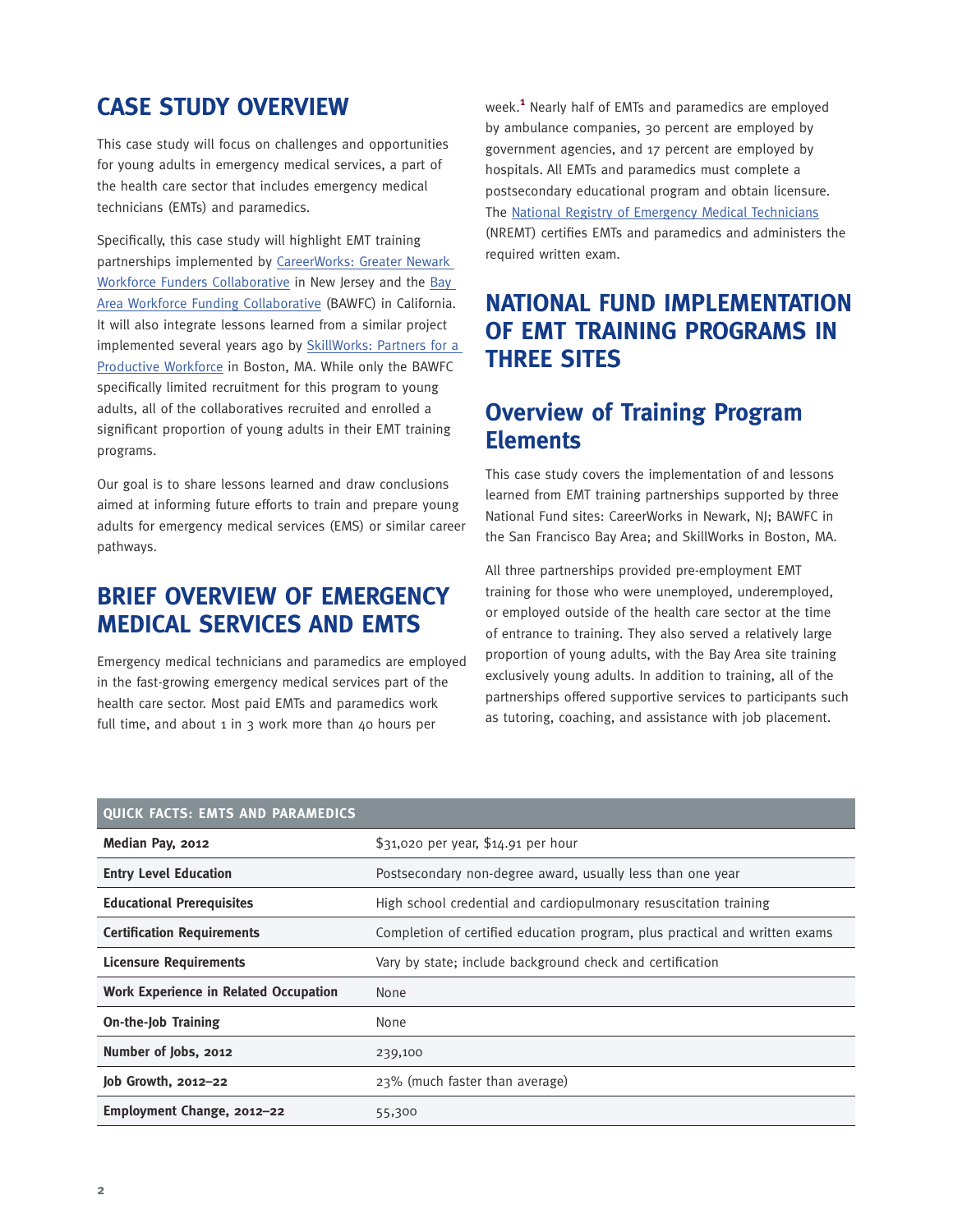| <b>PROGRAM ELEMENT</b>                                             | <b>BAWFC</b>                                                                                                                                  | <b>SKILLWORKS</b>                                                                                                                                                                                  | <b>CAREERWORKS</b>                                                                                                                                      |
|--------------------------------------------------------------------|-----------------------------------------------------------------------------------------------------------------------------------------------|----------------------------------------------------------------------------------------------------------------------------------------------------------------------------------------------------|---------------------------------------------------------------------------------------------------------------------------------------------------------|
| <b>Population Served</b>                                           | Young adults only                                                                                                                             | Adults/young adults                                                                                                                                                                                | Adults/young adults                                                                                                                                     |
|                                                                    | Between 18-24                                                                                                                                 | Between 18-24                                                                                                                                                                                      | At least 18                                                                                                                                             |
| Participant<br><b>Requirements</b>                                 | Low-income                                                                                                                                    | Low-income                                                                                                                                                                                         | Low-income                                                                                                                                              |
|                                                                    | High school credential/GED                                                                                                                    | High school credential/GED                                                                                                                                                                         | Tenth-grade reading/math level                                                                                                                          |
| <b>Number of cohorts</b><br>trained                                | $1 -$ summer 2014                                                                                                                             | $1 -$ spring 2010                                                                                                                                                                                  | $2 -$ spring 2013 and spring<br>2014                                                                                                                    |
| Length/Format of<br><b>Training</b>                                | 8-week condensed program,<br>classroom-based                                                                                                  | 12-week hybrid program (half<br>online, half classroom-based)                                                                                                                                      | First cohort: 9-week classroom-<br>based program                                                                                                        |
|                                                                    |                                                                                                                                               |                                                                                                                                                                                                    | Second cohort: 9-week hybrid<br>program                                                                                                                 |
| <b>Total Number of</b>                                             | 10                                                                                                                                            | 25                                                                                                                                                                                                 | First cohort: 20                                                                                                                                        |
| <b>Participants</b>                                                |                                                                                                                                               |                                                                                                                                                                                                    | Second cohort: 24                                                                                                                                       |
| <b>EMT Training Provider</b>                                       | Skyline College                                                                                                                               | Northeastern University College<br>of Professional Studies (CPS)                                                                                                                                   | First cohort: Less Stress<br><b>Instructional Services</b>                                                                                              |
|                                                                    |                                                                                                                                               |                                                                                                                                                                                                    | Second cohort: MONOC Mobile<br><b>Health Services</b>                                                                                                   |
| <b>Basic Skills Training</b><br><b>Provider</b>                    | N/A                                                                                                                                           | X-Cel Education; Dimock<br>Community Health Center<br>(CHC)                                                                                                                                        | N/A                                                                                                                                                     |
| <b>Supportive Services</b><br><b>Offered</b>                       | Skyline provided a Boot Camp<br>orientation for interested<br>students and optional tutoring<br>during the summer session.                    | X-Cel Education and Dimock<br>CHC provided contextualized<br>basic skills before the EMT<br>program and limited coaching<br>and tutoring during the<br>program.                                    | First cohort: None. Second<br>cohort: MONOC provided<br>online academic support and<br>CareerWorks staff provided<br>additional wraparound<br>services. |
| <b>Employer Engagement</b><br>and Job Placement<br><b>Strategy</b> | Led by Skyline College,<br>leveraging faculty industry<br>connections and career<br>services.                                                 | Led by Northeastern CPS,<br>leveraging faculty industry<br>connections. Northeastern CPS<br>reached out to three specific<br>ambulance companies for this<br>partnership.                          | First cohort: Led by Less Stress<br>Instructional Service.<br>Second cohort: Led by<br>Newark's One-Stop Career<br>Center.                              |
| <b>EMT Certification</b><br><b>Requirements</b>                    | Pass skills/practical exam<br>(given as part of course at<br>Skyline); pass NREMT written<br>exam; apply for licensure at<br>local EMS office | Pass Skills/Practical Exam<br>(given as part of course at<br>Northeastern); pass NREMT<br>written exam; apply for<br>licensure from state Office of<br><b>Emergency Medical Services</b><br>(OEMS) | Pass skills/practical exam;<br>pass NJ State written exam or<br>NREMT written exam; apply for<br>licensure from state OEMS                              |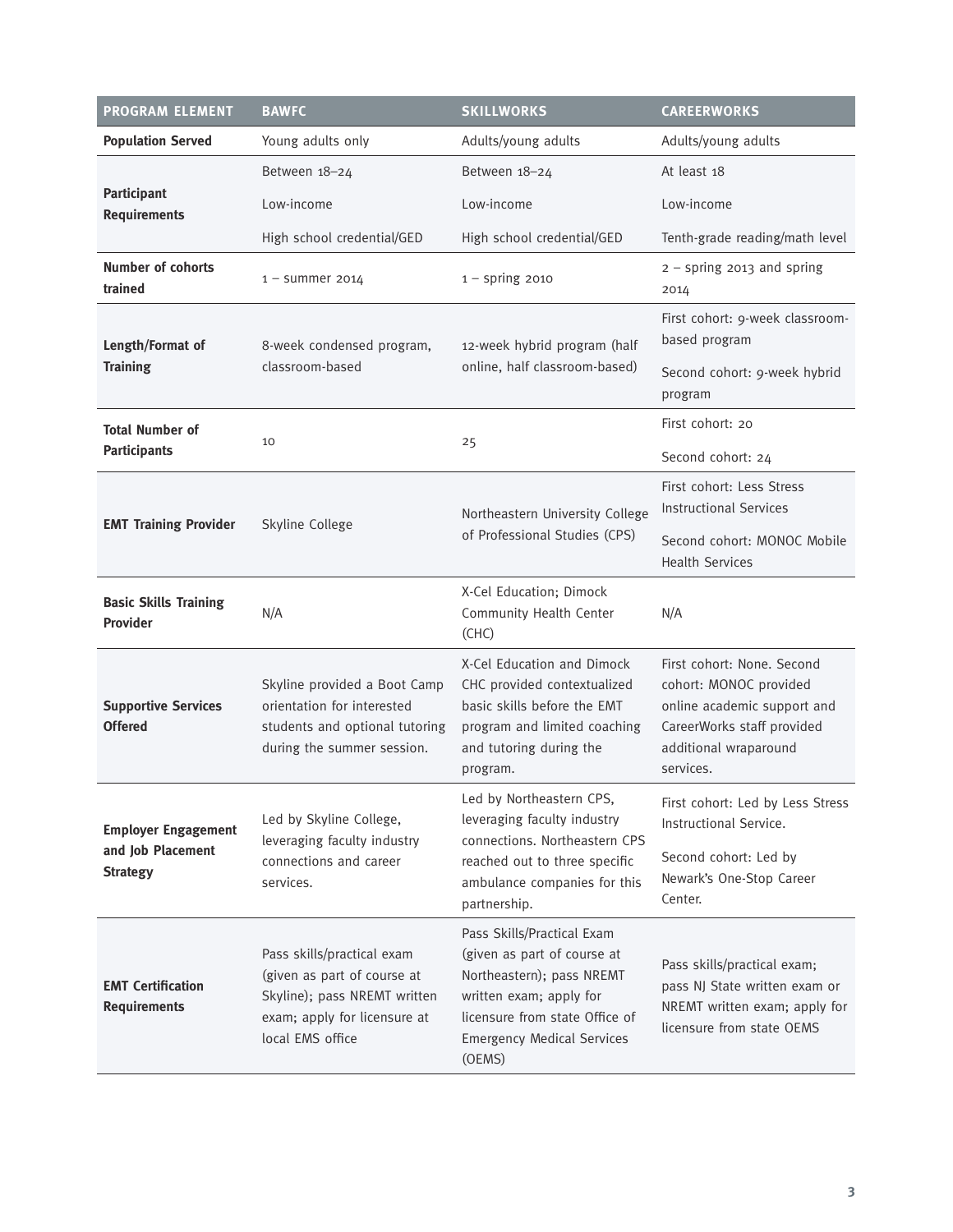Despite common elements, however, the partners and implementation strategies employed in recruiting, training, and supporting participants in the program varied considerably. The table, on page 3, provides an overview of key program elements for each site's EMT program.

### **Results**

All three sites were successful in recruiting young adults and other individuals to participate in training. The sites did well in attracting both underrepresented minorities and young men to the training. In Newark, interest in the program was so great that CareerWorks asked the Newark One-Stop Career Center to sponsor another EMT cohort to expand training capacity. Unfortunately, they were unable to do so because of funding limitations.

### **Overview of Participant Demographics and Results**

Despite successful recruitment efforts, sites were less successful in retaining, graduating, and placing participants in employment. Across the three programs, records indicate that training completion rates ranged from 48 percent to 80 percent, while only 10-20 percent of each cohort attained or were eligible to apply for EMT state certification.

The BAWFC retained 8 out of 10 participants in training. However, only three students successfully passed the EMT practical exam and completed the course with a grade of C or better; two of these students passed the NREMT written exam required for certification, a pass rate of 67 percent.

In Boston, 12 out of 25 SkillWorks participants successfully completed the EMT training course at Northeastern University. Five students successfully passed the practical exam; two of these passed the written exam and obtained their state certifications, a pass rate of 40 percent. One participant subsequently found employment as an EMT teaching assistant.

In Newark, 13 out of 20 participants from the first cohort completed training and 4 obtained state certification, a pass rate of 31 percent. All four gained employment as EMTs. In the second cohort of 24, 8 participants took the NREMT written exam and 2 obtained state certification, a pass rate of 25 percent. Six participants are planning to retake the exam. According to MONOC, two participants have started their own ambulance company in northern New Jersey.

Limited comparison data is available, but a scan of data obtained from the NREMT website [\(www.nremt.org\)](http://www.nremt.org) on firsttime pass rates by state<sup>2</sup> and by training program (available for CA only) helps provide some context for the National Fund sites' pass rates.

|                                             | <b>BAWFC</b>                             | <b>SKILLWORKS</b>                          | <b>CAREERWORKS</b>             |
|---------------------------------------------|------------------------------------------|--------------------------------------------|--------------------------------|
| <b>Average Age</b>                          | 70% between 18-22                        |                                            | 33                             |
|                                             | 30% between 23-28                        | 26                                         |                                |
| <b>Race/Ethnicity</b>                       |                                          | 20% Hispanic                               |                                |
|                                             | 70% Hispanic                             | 64% African-American                       | 18% Hispanic                   |
|                                             | 20% white<br>10% two or more races       | 4% white                                   | 82% African-American           |
|                                             |                                          | 12% other                                  |                                |
| Gender                                      | 60% female                               | 36% female                                 | 66% female                     |
|                                             | 40% male                                 | 64% male                                   | 34% male                       |
| <b>Educational</b><br><b>Attainment</b>     | 100% some college but                    | 4% some college but no degree              | 40% some college but no degree |
|                                             | no degree                                | 96% high school credential/ GED            | 60% high school credential/GED |
| <b>Economically</b><br><b>Disadvantaged</b> | 50% PELL or state fee<br>waiver-eligible | 64% below 200% of Federal<br>Poverty Level | Not reported                   |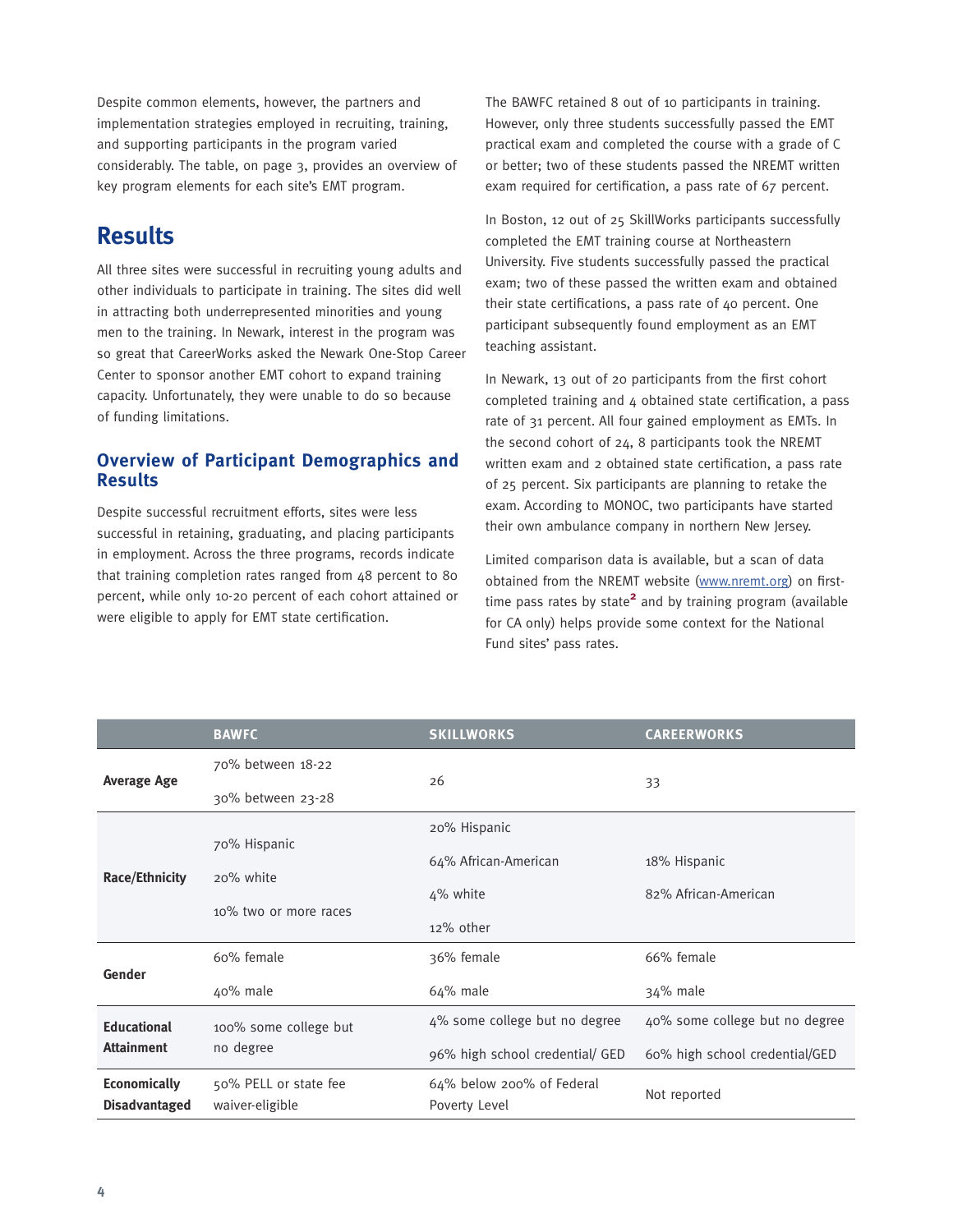Interestingly, in California, there is at least one explicitly youth-oriented program called the Bay Area Youth EMT Program [\(www.bayemt.org](http://www.bayemt.org)) primarily serving youth ages 18- 24 in the Oakland area. This program's NREMT written exam pass rate in 2013 was 56 percent for all first-time test takers, closer to the rates attained by National Fund sites.

#### **2013 FIRST TIME PASS RATES FOR NREMT EMT WRITTEN EXAM<sup>3</sup>**

| <b>National Average</b>             | 70% |
|-------------------------------------|-----|
| <b>California Pass Rate</b>         | 70% |
| <b>Massachusetts Pass Rate</b>      | 52% |
| <b>New Jersey Pass Rate</b>         | 71% |
| <b>Skyline College (California)</b> | 85% |

### **Lessons Learned**

While the overall employment outcomes of the National Fund's sites' EMT programs were disappointing, there were some bright spots and promising practices, and the lessons learned will be useful in informing future efforts in this sector.

The following lessons and reflections were gleaned from interviews with the National Fund site directors, reviews of grant and evaluation reports, and conversations with training providers and EMT program directors.

### **SHORT DOES NOT MEAN EASY**

While EMT training is short-term compared with many health care and allied health credential programs, the content is at a relatively high level, is technical, and requires a strong grounding in basic science. Interviewees identified inadequate student preparation for EMT coursework as a key barrier to success.

Sites implemented promising practices such as integrating medical terminology and EMT course preparation into the last few weeks of the GED training program in Boston; offering a boot camp orientation for all prospective EMT students at Skyline College; and setting a relatively high bar for recruitment and enrollment (tenth-grade reading and math level) in Newark.

Despite these efforts, programs universally felt that more preparation was needed, which was reflected in low pass rates for the practical and written NREMT exam. In fact, the faculty at Skyline College felt that an emergency medical responder course would be more manageable as a first

or transitional step while just as engaging for students, especially if marketed and built as a bridge program to EMT since completion of the EMR course alone does not lead directly to state certification or employment.

#### **PROGRAM DESIGN: CURRICULUM**

Two of the three National Fund sites (SkillWorks and CareerWorks) experimented with hybrid online/in-classroom training models, while BAWFC implemented an intensive 8-week classroom-based summer model. All three sites cited challenges with their program design and would tweak their service delivery models in the future.

Specifically, SkillWorks and CareerWorks would shift more time toward in-classroom training and provide more support to students both before and during the online portions to increase their success. SkillWorks specifically cited the need to increase students' computer literacy and comfort level with online learning. BAWFC cited the difficulty of compressing a full semester of EMT coursework into an 8-week summer session, especially for a young adult population disconnected from work and school.

#### **PROGRAM DESIGN: SUPPORTIVE SERVICES**

All three sites provided tutoring and/or supportive services and felt that these services were critical to student retention and success. All sites agreed they would increase their investments in this area for future EMT cohorts.

Data submitted by Skyline College for all EMT cohorts from fall 2013 to fall 2014 showed a strong negative correlation between student receipt of financial aid and the overall success rate of the class.**<sup>4</sup>** In fact, the greater the concentration of financial aid recipients in a class, the less likely those students were to succeed.**<sup>5</sup>** While a number of factors likely contributed to this finding, including the quality of educational preparation low-income students receive before they attend college, it is clear that low-income students need additional support to increase success rates.

In addition to increased funding for supportive services, sites cited the need to more carefully integrate these services into program design by being clearer about which member(s) of the industry partnership would handle academic coaching, case management, tutoring, job placement, and student supports. All three sites discussed the need for greater support and preparation for test taking, especially because there can be a several-week lag between the end of the course and the NREMT written exam. This type of support would ideally include additional tutoring, review courses, and assistance with NREMT test and licensing fees.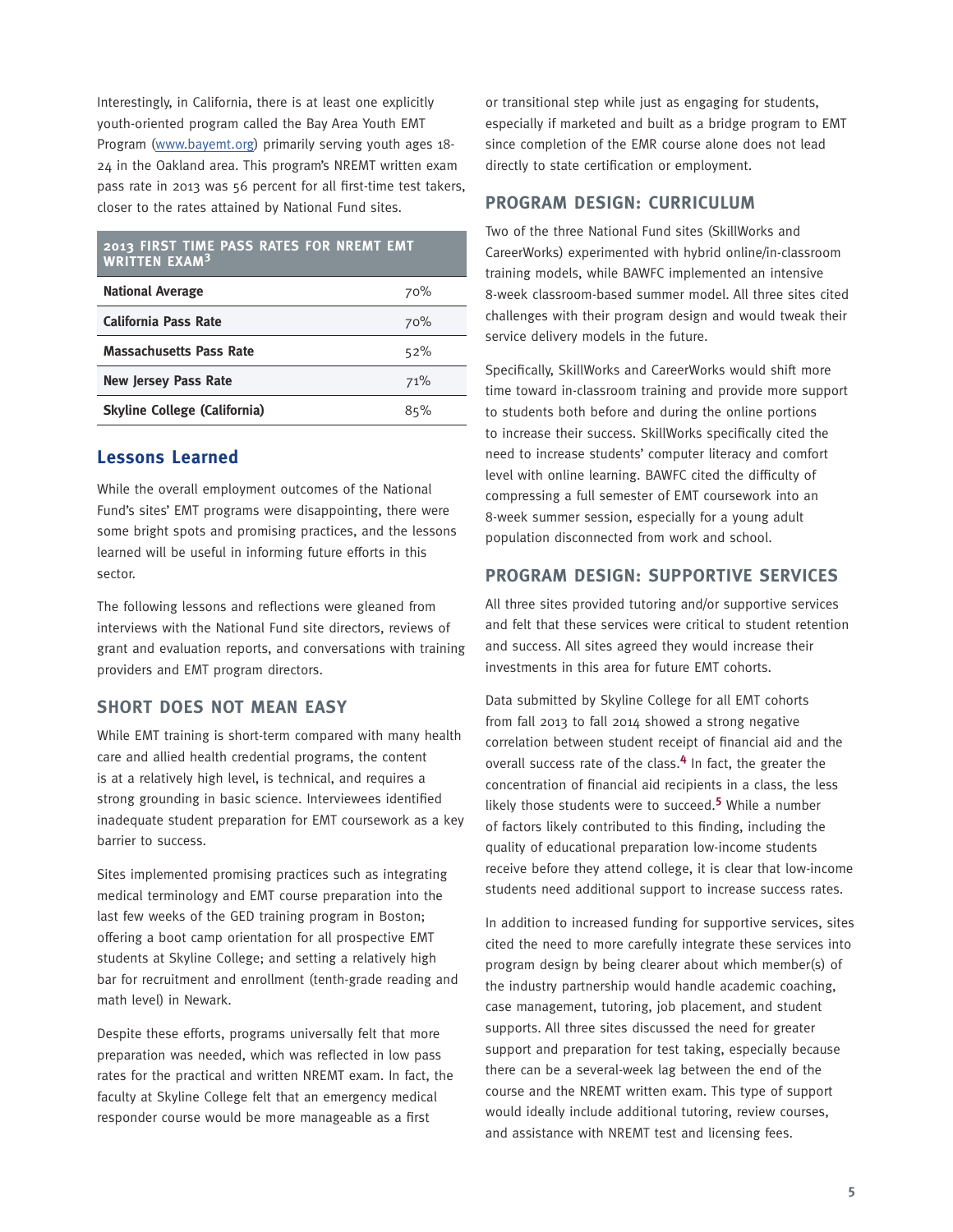### **ACHIEVING EMPLOYMENT: UNDERSTANDING AND ADAPTING TO SECTOR CONDITIONS**

The three National Fund sites took intentional steps to include local EMS employers on advisory groups, in curriculum/program design, and in providing internships, and these employers did confirm a need for EMTs in their communities. Nonetheless, the sites all struggled to a certain extent to place successful participants in employment.

One bright spot was CareerWorks' first cohort, where 100% of the graduates who achieved state certification were hired as EMTs. CareerWorks staff cited the connections of the training provider, Less Stress Instructional Services, to private ambulance companies and Less Stress's commitment to connecting graduates with job opportunities as key factors in the partnership's success.

In following up with employers and program staff after the conclusion of these programs, there are a few key lessons for the future. First, it is important to clearly assign and define the responsibility for job placement within the partnership. In many traditional postsecondary education models, the responsibility for job search and placement rests primarily on students, while faculty who have industry connections offer assistance. However, a young adult population with less work experience and more limited professional networks is likely to require a more proactive and hands-on approach to job placement.

Second, while ambulance companies initially expressed interest in hiring young adult graduates, partnerships and collaboratives need to have a more granular understanding of employers' hiring criteria. For example, BAWFC found in later conversations that many employers hire only those age 21 and older for liability reasons. Employers in Boston similarly expressed concerns about hiring young adults because of the maturity level required to work in emergency, life-or-death situations. Future programs might not only choose to focus recruitment efforts on older youth (21 and older) but also work to address employer concerns about maturity and liability through training and program design.

Participants with criminal records faced additional challenges in obtaining EMT certification and employment. SkillWorks found that in Massachusetts, both the timing of the licensing authority's review of a participant's criminal history (after completion of coursework) and the latitude that the authority has in using this information made it impossible for the partnership to know in advance whether or not a particular past offense would result in disqualification from certification. In addition, some employers' hiring practices differed from the licensing authority's standards, so even a

participant's successful licensure could not guarantee that barriers related to criminal offenses had been resolved.**<sup>6</sup>**

#### **POST-TRAINING FOLLOW-UP AND SUPPORT**

Most participants in the National Fund site cohorts, even many who passed the practical exam, had trouble passing the NREMT written exam that would allow them to attain licensure and employment. Future partnerships might consider building test preparation into the training curriculum and into a post-training module. This approach has a potential dual benefit of increasing certification rates and allowing partnerships to keep better track of participants and provide post-training support.

### **IMPLICATIONS AND CONCLUSIONS**

It is clear from the National Fund's experience to date that there are many challenges inherent in an EMT sector strategy for young adults. However, becoming an emergency medical technician can still be a great entry point to health care careers as it offers access to a number of promising occupational pathways in the sector. The occupation is experiencing robust growth, is attainable after relatively short-term, engaging, hands-on training, and offers industryrecognized credentialing. The EMS industry also has expressed interest in diversifying its workforce in order to better serve diverse communities.

Given these factors, we share the following implications and conclusions to inform and strengthen future training efforts in this sector.

- 1. **Strong employer engagement, with public and private sector EMS employers, is needed to develop a granular understanding of the industry and to address specific barriers to employment for young adults, including but not limited to concerns about age, emotional maturity, and criminal background. Funders should look for a comprehensive strategy to overcome employment biases and barriers when selecting programs to support.**
	- » In the future, sites should be strategic about recruiting and working with employers open to hiring young adults and/or new EMT graduates. From experience, these are likely to be smaller, private ambulance companies rather than public sector EMS employers. Ideas for deepening employer engagement include building in more opportunities for young adult participants to interact with EMS employers, additional hands-on training hours to better prepare young adults, and post-placement support to ensure the new hire's success.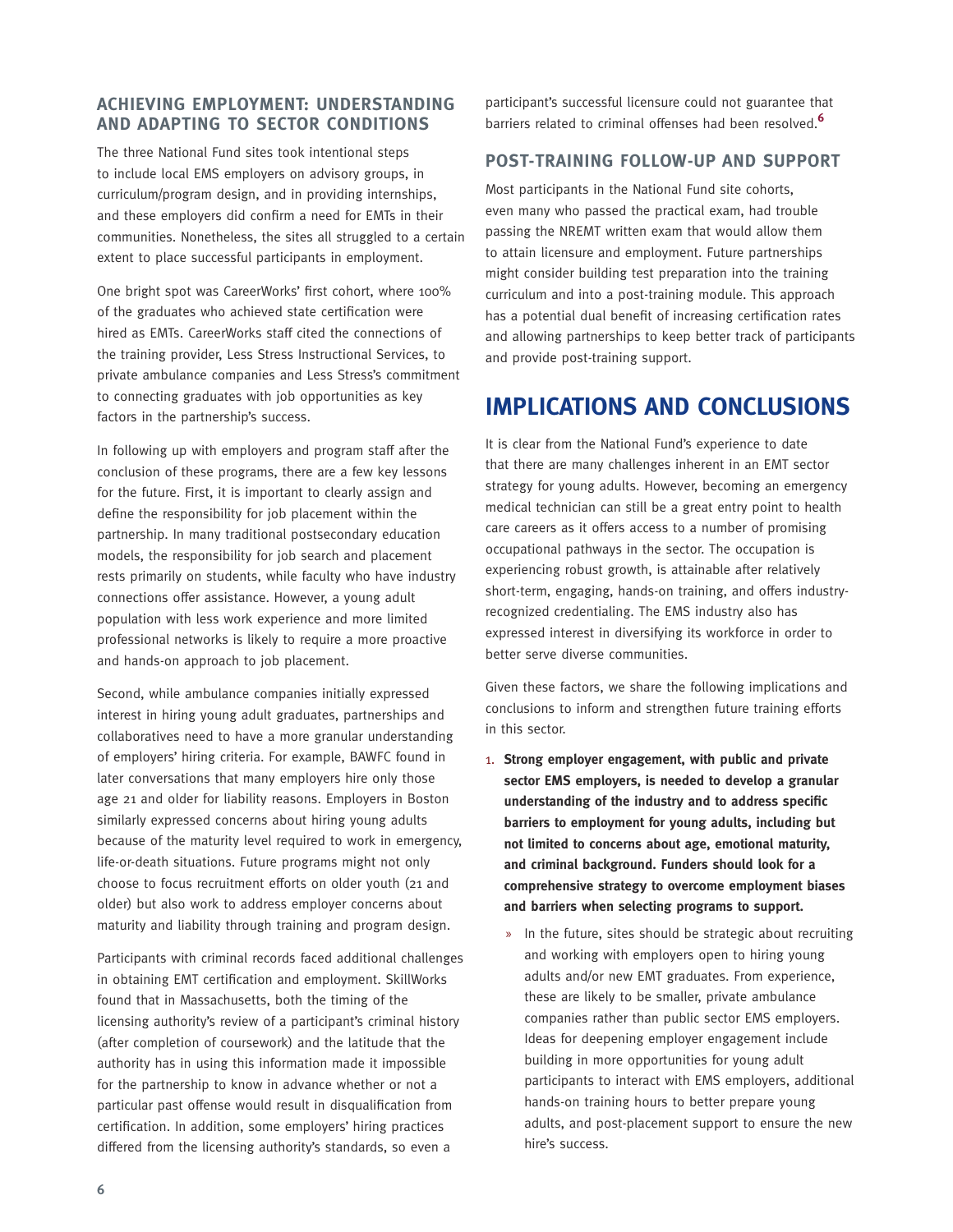- 2. **This sector is a better fit for young adults with strong science abilities and the capacity to handle the stressful nature of this job.** 
	- » The training to become an EMT, while short, is highly technical, and it can be difficult to keep up with the coursework without some prior health care or science background, even if it is not strictly required. Many employers in the industry are reluctant to hire those under 21 due to liability and perceived lack of maturity to handle emergency situations. Workforce partners and funders need to carefully consider the attributes of the EMS sector and plan appropriately when making program and investment decisions. Partnerships need to recruit for and assess the emotional maturity of participants, and program design should likewise help students develop these attributes in order to be successful on the job.
- 3. **Programs need to build in greater support and preparation to ensure greater success.**
	- » The experience of the three National Fund sites clearly demonstrates the need for comprehensive student support and coordination of services. Tutoring and academic support during the course were helpful, but sites also pointed to the need for careful recruitment

and screening to ensure academic readiness; the development of bridge programs between GED or high school programs and the EMT program; and even building in an Emergency Medical Responder course as a pre-requisite to the EMT training. Promising practices included providing medical terminology before the start of the EMT course and offering a boot camp orientation before the start of class, but these were insufficient by themselves to ensure student success. In addition, sites cautioned against using online or hybrid program delivery unless adequate support and preparation were built in.

### 4. **Support needs to continue beyond the end of training to include test preparation and employment support.**

» Especially because employment depends on licensure, which in turn depends on the successful passage of the NREMT exam, partnerships need to build in exam preparation strategies and services to help participants be successful. Instead of being considered as a separate component, the exam (and services related to passing the exam) should be treated as an integral part of any EMT training program.